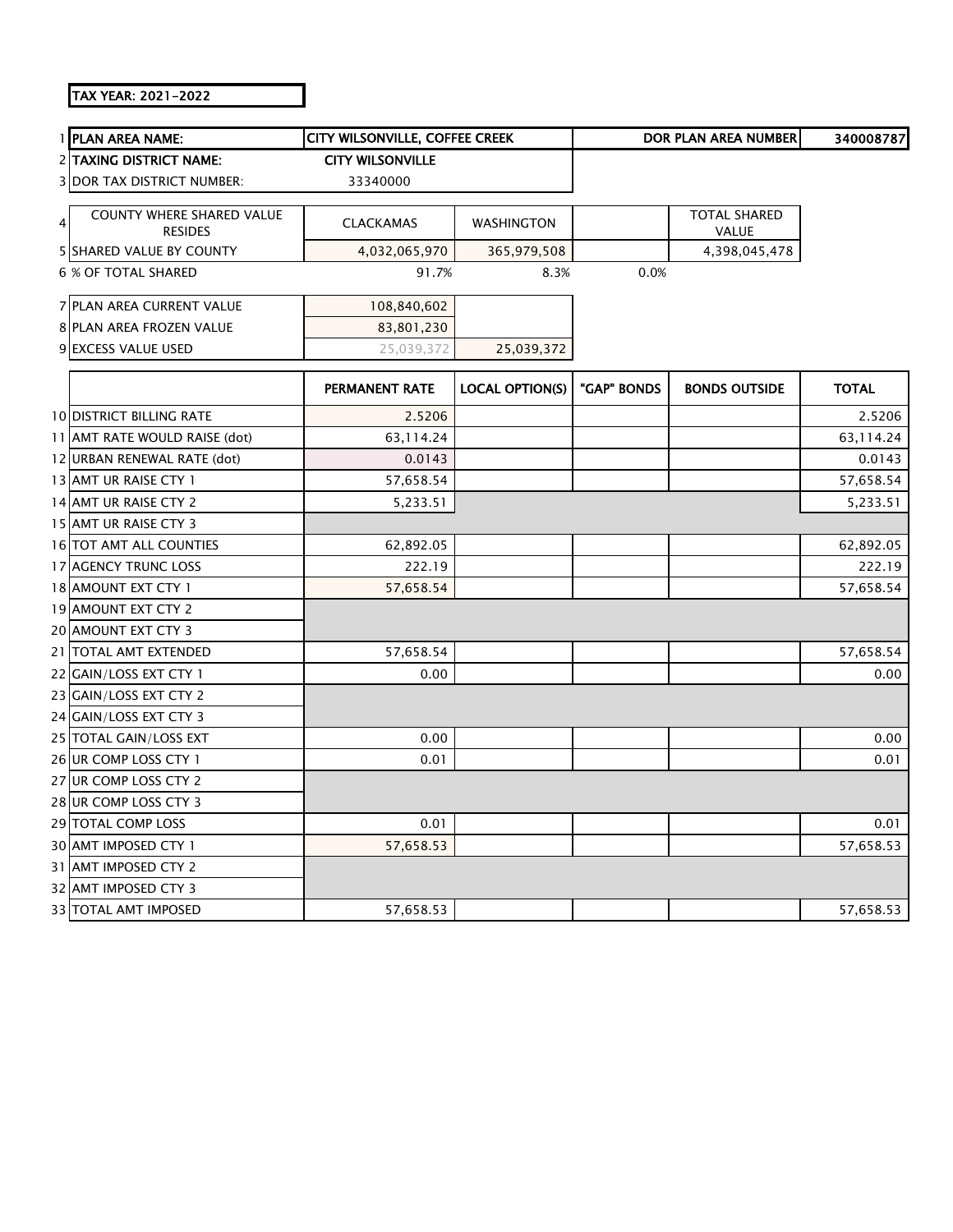|   | 1 PLAN AREA NAME:               | CITY WILSONVILLE, COFFEE CREEK |                        |             | <b>DOR PLAN AREA NUMBER</b> | 340008787    |
|---|---------------------------------|--------------------------------|------------------------|-------------|-----------------------------|--------------|
|   | 2 TAXING DISTRICT NAME:         | <b>ESD NW REGIONAL</b>         |                        |             |                             |              |
|   | 3 DOR TAX DISTRICT NUMBER:      | 30505000                       |                        |             |                             |              |
|   | COUNTY WHERE SHARED VALUE       |                                |                        |             | <b>TOTAL SHARED</b>         |              |
| 4 | <b>RESIDES</b>                  | <b>CLACKAMAS</b>               | <b>WASHINGTON</b>      |             | <b>VALUE</b>                |              |
|   | 5 SHARED VALUE BY COUNTY        | 174,997                        | 281,878,632            |             | 282,053,629                 |              |
|   | <b>6 % OF TOTAL SHARED</b>      | 0.1%                           | 99.9%                  | 0.0%        |                             |              |
|   | 7 PLAN AREA CURRENT VALUE       | 128,275,421                    |                        |             |                             |              |
|   | 8 PLAN AREA FROZEN VALUE        | 99,003,704                     |                        |             |                             |              |
|   | 9 EXCESS VALUE USED             | 29,271,717                     | 29,271,717             |             |                             |              |
|   |                                 | <b>PERMANENT RATE</b>          | <b>LOCAL OPTION(S)</b> | "GAP" BONDS | <b>BONDS OUTSIDE</b>        | <b>TOTAL</b> |
|   | <b>10 DISTRICT BILLING RATE</b> | 0.1538                         |                        |             |                             | 0.1538       |
|   | 11 JAMT RATE WOULD RAISE (dot)  | 4,501.99                       |                        |             |                             | 4,501.99     |
|   | 12 URBAN RENEWAL RATE (dot)     | 0.0159                         |                        |             |                             | 0.0159       |
|   | 13 AMT UR RAISE CTY 1           | 2.78                           |                        |             |                             | 2.78         |
|   | 14 AMT UR RAISE CTY 2           | 4,481.87                       |                        |             |                             | 4,481.87     |
|   | 15 AMT UR RAISE CTY 3           |                                |                        |             |                             |              |
|   | <b>16 TOT AMT ALL COUNTIES</b>  | 4,484.65                       |                        |             |                             | 4,484.65     |
|   | <b>17 AGENCY TRUNC LOSS</b>     | 17.34                          |                        |             |                             | 17.34        |
|   | 18 AMOUNT EXT CTY 1             | 2.78                           |                        |             |                             | 2.78         |
|   | 19 AMOUNT EXT CTY 2             |                                |                        |             |                             |              |
|   | 20 AMOUNT EXT CTY 3             |                                |                        |             |                             |              |
|   | 21 TOTAL AMT EXTENDED           | 2.78                           |                        |             |                             | 2.78         |
|   | 22 GAIN/LOSS EXT CTY 1          | 0.00                           |                        |             |                             | 0.00         |
|   | 23 GAIN/LOSS EXT CTY 2          |                                |                        |             |                             |              |
|   | 24 GAIN/LOSS EXT CTY 3          |                                |                        |             |                             |              |
|   | 25 TOTAL GAIN/LOSS EXT          | 0.00                           |                        |             |                             | 0.00         |
|   | 26 UR COMP LOSS CTY 1           | 0.00                           |                        |             |                             | 0.00         |
|   | 27 UR COMP LOSS CTY 2           |                                |                        |             |                             |              |
|   | 28 UR COMP LOSS CTY 3           |                                |                        |             |                             |              |
|   | 29 TOTAL COMP LOSS              | 0.00                           |                        |             |                             | 0.00         |
|   | 30 AMT IMPOSED CTY 1            | 2.78                           |                        |             |                             | 2.78         |
|   | 31 AMT IMPOSED CTY 2            |                                |                        |             |                             |              |
|   | 32 AMT IMPOSED CTY 3            |                                |                        |             |                             |              |

33|TOTAL AMT IMPOSED 2.78 | 2.78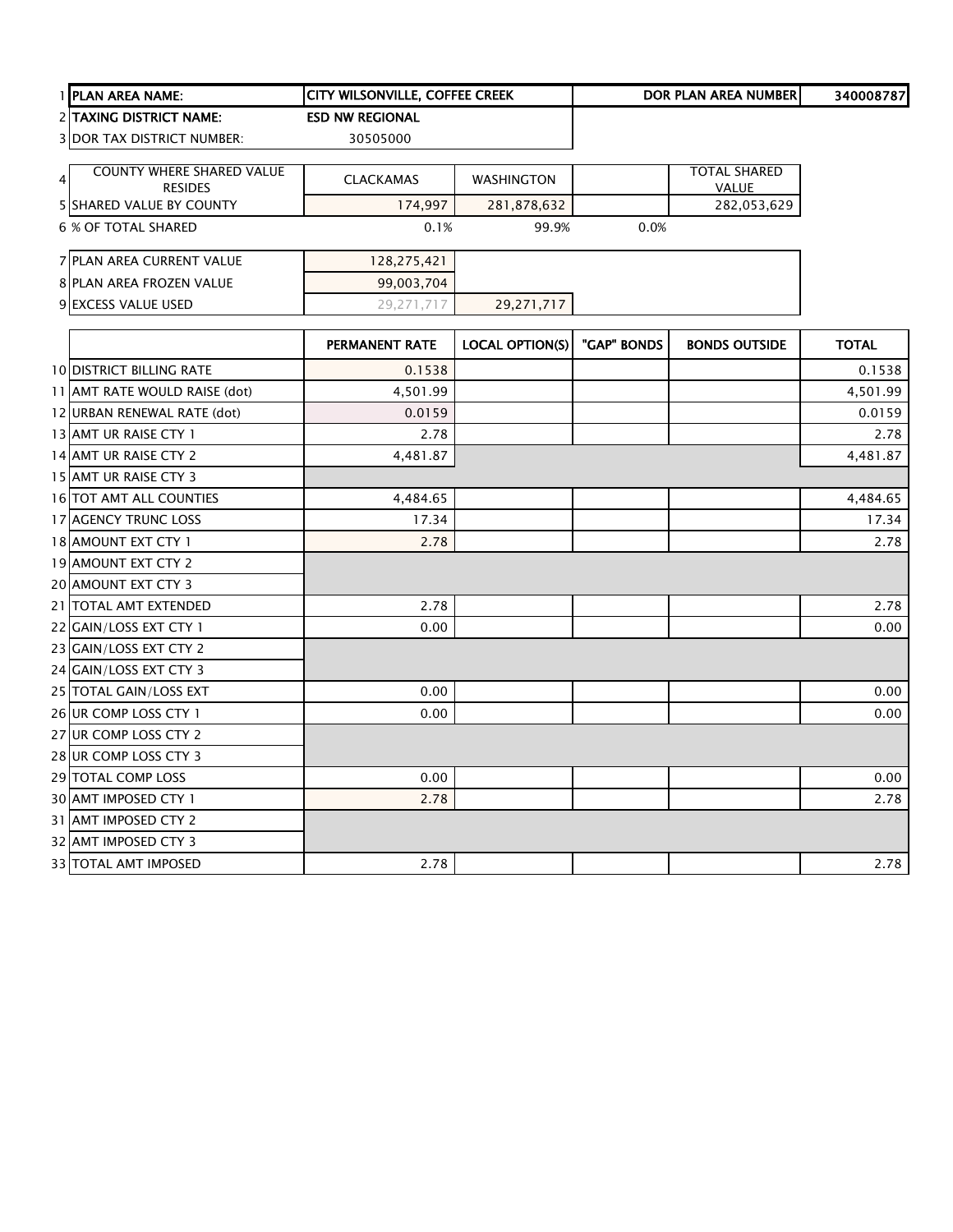|   | 1 PLAN AREA NAME:                                  | <b>CITY WILSONVILLE, COFFEE CREEK</b> |                        |             | DOR PLAN AREA NUMBER                | 340008787    |
|---|----------------------------------------------------|---------------------------------------|------------------------|-------------|-------------------------------------|--------------|
|   | 2 TAXING DISTRICT NAME:                            | FD 64 TVF&R                           |                        |             |                                     |              |
|   | <b>3 DOR TAX DISTRICT NUMBER:</b>                  | 30041400                              |                        |             |                                     |              |
| 4 | <b>COUNTY WHERE SHARED VALUE</b><br><b>RESIDES</b> | <b>CLACKAMAS</b>                      | <b>WASHINGTON</b>      |             | <b>TOTAL SHARED</b><br><b>VALUE</b> |              |
|   | 5 SHARED VALUE BY COUNTY                           | 4,032,065,970                         | 385,414,327            |             | 4,417,480,297                       |              |
|   | <b>6 % OF TOTAL SHARED</b>                         | 91.3%                                 | 8.7%                   | 0.0%        |                                     |              |
|   | 7 PLAN AREA CURRENT VALUE                          | 128,275,421                           |                        |             |                                     |              |
|   | <b>8 PLAN AREA FROZEN VALUE</b>                    | 99,003,704                            |                        |             |                                     |              |
|   | 9 EXCESS VALUE USED                                | 29,271,717                            | 29,271,717             |             |                                     |              |
|   |                                                    | PERMANENT RATE                        | <b>LOCAL OPTION(S)</b> | "GAP" BONDS | <b>BONDS OUTSIDE</b>                | <b>TOTAL</b> |
|   | <b>10 DISTRICT BILLING RATE</b>                    | 1.5252                                |                        |             |                                     | 1.5252       |
|   | 11 AMT RATE WOULD RAISE (dot)                      | 44,645.22                             |                        |             |                                     | 44,645.22    |
|   | 12 URBAN RENEWAL RATE (dot)                        | 0.0101                                |                        |             |                                     | 0.0101       |
|   | 13 AMT UR RAISE CTY 1                              | 40,723.87                             |                        |             |                                     | 40,723.87    |
|   | 14 AMT UR RAISE CTY 2                              | 3,892.68                              |                        |             |                                     | 3,892.68     |
|   | 15 AMT UR RAISE CTY 3                              |                                       |                        |             |                                     |              |
|   | 16 TOT AMT ALL COUNTIES                            | 44,616.55                             |                        |             |                                     | 44,616.55    |
|   | 17 AGENCY TRUNC LOSS                               | 28.67                                 |                        |             |                                     | 28.67        |
|   | 18 AMOUNT EXT CTY 1                                | 40,723.87                             |                        |             |                                     | 40,723.87    |
|   | 19 AMOUNT EXT CTY 2                                |                                       |                        |             |                                     |              |
|   | 20 AMOUNT EXT CTY 3                                |                                       |                        |             |                                     |              |
|   | 21 TOTAL AMT EXTENDED                              | 40,723.87                             |                        |             |                                     | 40,723.87    |
|   | 22 GAIN/LOSS EXT CTY 1                             | 0.00                                  |                        |             |                                     | 0.00         |
|   | 23 GAIN/LOSS EXT CTY 2                             |                                       |                        |             |                                     |              |
|   | 24 GAIN/LOSS EXT CTY 3                             |                                       |                        |             |                                     |              |
|   | 25 TOTAL GAIN/LOSS EXT                             | 0.00                                  |                        |             |                                     | 0.00         |
|   | 26 UR COMP LOSS CTY 1                              | 0.00                                  |                        |             |                                     | 0.00         |
|   | 27 UR COMP LOSS CTY 2                              |                                       |                        |             |                                     |              |
|   | 28 UR COMP LOSS CTY 3                              |                                       |                        |             |                                     |              |
|   | 29 TOTAL COMP LOSS                                 | 0.00                                  |                        |             |                                     | 0.00         |
|   | 30 AMT IMPOSED CTY 1                               | 40,723.87                             |                        |             |                                     | 40,723.87    |
|   | 31 AMT IMPOSED CTY 2                               |                                       |                        |             |                                     |              |
|   | 32 AMT IMPOSED CTY 3                               |                                       |                        |             |                                     |              |
|   | 33 TOTAL AMT IMPOSED                               | 40,723.87                             |                        |             |                                     | 40,723.87    |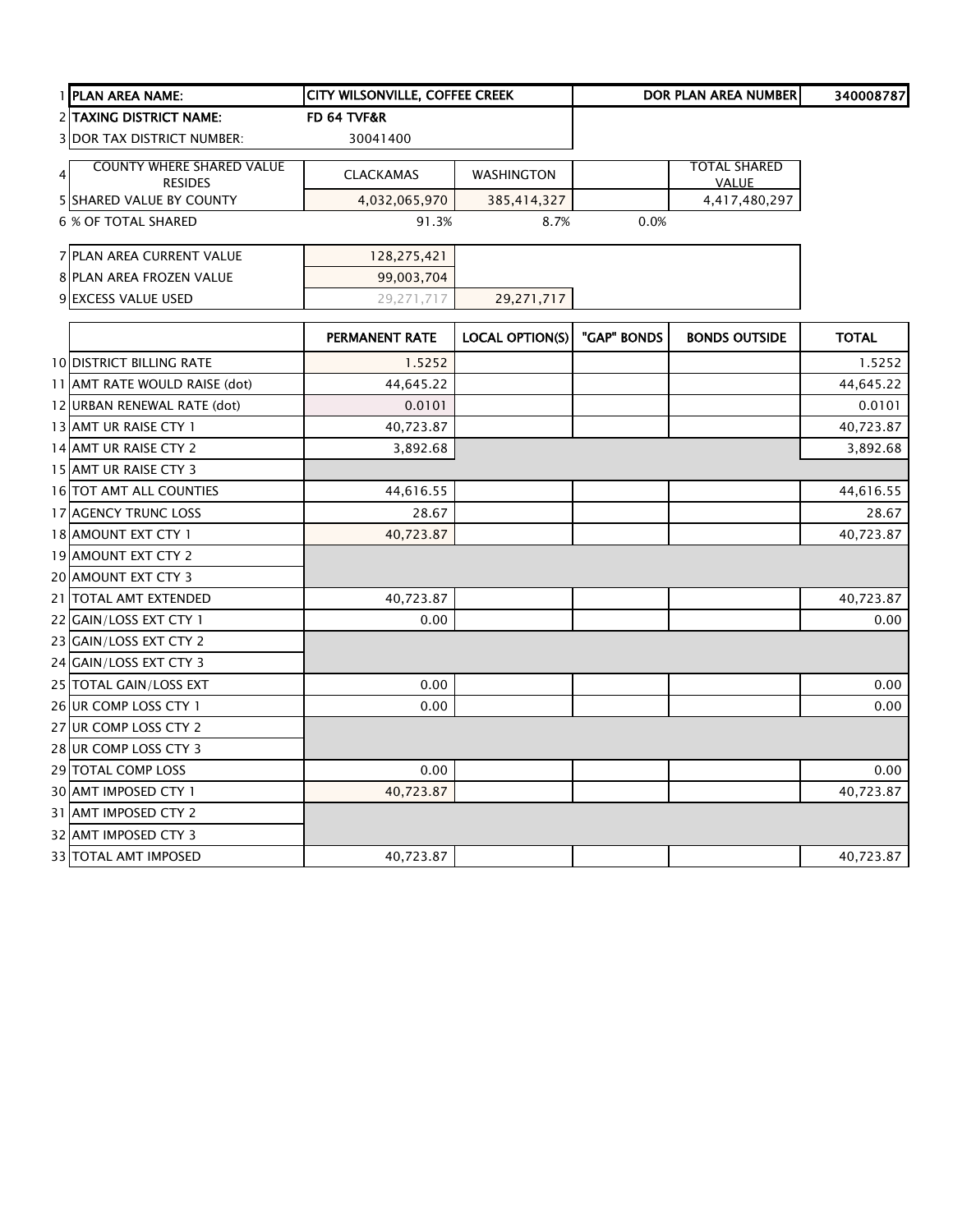| 1 PLAN AREA NAME:                 | CITY WILSONVILLE, COFFEE CREEK |                        |             | <b>DOR PLAN AREA NUMBER</b> | 340008787    |
|-----------------------------------|--------------------------------|------------------------|-------------|-----------------------------|--------------|
| <b>2 TAXING DISTRICT NAME:</b>    | <b>Port Portland</b>           |                        |             |                             |              |
| <b>3 DOR TAX DISTRICT NUMBER:</b> | 30002160                       |                        |             |                             |              |
| <b>COUNTY WHERE SHARED VALUE</b>  |                                |                        |             | <b>TOTAL SHARED</b>         |              |
| $\overline{4}$<br><b>RESIDES</b>  | <b>CLACKAMAS</b>               | <b>WASHINGTON</b>      |             | <b>VALUE</b>                |              |
| <b>5 SHARED VALUE BY COUNTY</b>   | 4,032,065,970                  | 385,414,327            |             | 4,417,480,297               |              |
| <b>6 % OF TOTAL SHARED</b>        | 91.3%                          | 8.7%                   | 0.0%        |                             |              |
| 7 PLAN AREA CURRENT VALUE         | 128,275,421                    |                        |             |                             |              |
| 8 PLAN AREA FROZEN VALUE          | 99,003,704                     |                        |             |                             |              |
| 9 EXCESS VALUE USED               | 29,271,717                     | 29,271,717             |             |                             |              |
|                                   | PERMANENT RATE                 | <b>LOCAL OPTION(S)</b> | "GAP" BONDS | <b>BONDS OUTSIDE</b>        | <b>TOTAL</b> |
| <b>10 DISTRICT BILLING RATE</b>   | 0.0701                         |                        |             |                             | 0.0701       |
| 11 AMT RATE WOULD RAISE (dot)     | 2,051.95                       |                        |             |                             | 2,051.95     |
| 12 URBAN RENEWAL RATE (dot)       | 0.0004                         |                        |             |                             | 0.0004       |
| 13 AMT UR RAISE CTY 1             | 1,612.83                       |                        |             |                             | 1,612.83     |
| 14 AMT UR RAISE CTY 2             | 154.17                         |                        |             |                             | 154.17       |
| 15 AMT UR RAISE CTY 3             |                                |                        |             |                             |              |
| 16 TOT AMT ALL COUNTIES           | 1,767.00                       |                        |             |                             | 1,767.00     |
| 17 AGENCY TRUNC LOSS              | 284.95                         |                        |             |                             | 284.95       |
| 18 AMOUNT EXT CTY 1               | 1,612.83                       |                        |             |                             | 1,612.83     |
| 19 AMOUNT EXT CTY 2               |                                |                        |             |                             |              |
| 20 AMOUNT EXT CTY 3               |                                |                        |             |                             |              |
| 21 TOTAL AMT EXTENDED             | 1,612.83                       |                        |             |                             | 1,612.83     |
| 22 GAIN/LOSS EXT CTY 1            | 0.00                           |                        |             |                             | 0.00         |
| 23 GAIN/LOSS EXT CTY 2            |                                |                        |             |                             |              |
| 24 GAIN/LOSS EXT CTY 3            |                                |                        |             |                             |              |
| 25 TOTAL GAIN/LOSS EXT            | 0.00                           |                        |             |                             | 0.00         |
| 26 UR COMP LOSS CTY 1             | 0.00                           |                        |             |                             | 0.00         |
| 27 UR COMP LOSS CTY 2             |                                |                        |             |                             |              |
| 28 UR COMP LOSS CTY 3             |                                |                        |             |                             |              |
| 29 TOTAL COMP LOSS                | 0.00                           |                        |             |                             | 0.00         |
| 30 AMT IMPOSED CTY 1              | 1,612.83                       |                        |             |                             | 1,612.83     |
| 31 AMT IMPOSED CTY 2              |                                |                        |             |                             |              |
| 32 AMT IMPOSED CTY 3              |                                |                        |             |                             |              |
| 33 TOTAL AMT IMPOSED              | 1,612.83                       |                        |             |                             | 1,612.83     |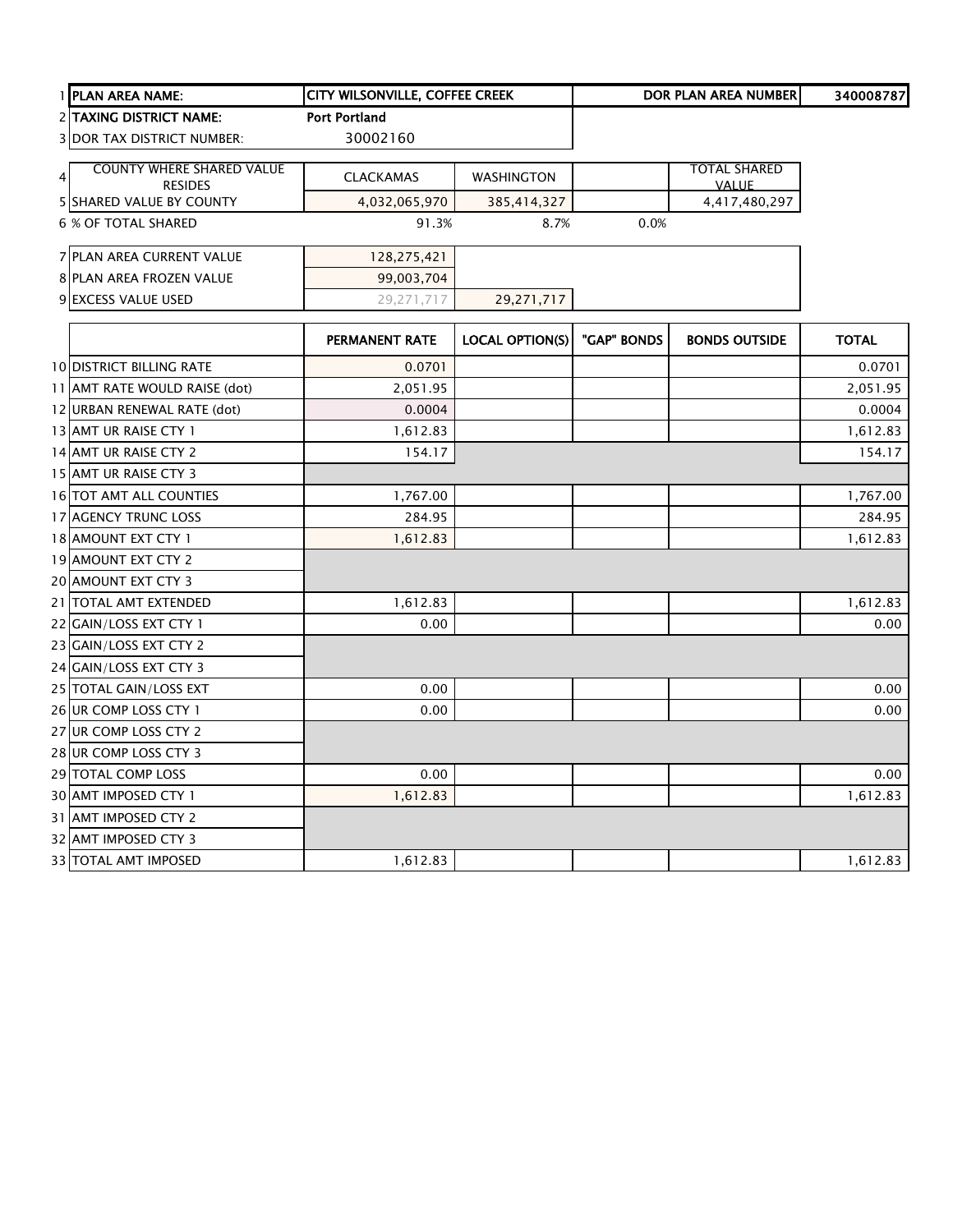|                | 1 PLAN AREA NAME:                           | CITY WILSONVILLE, COFFEE CREEK |                        |             | DOR PLAN AREA NUMBER         | 340008787    |
|----------------|---------------------------------------------|--------------------------------|------------------------|-------------|------------------------------|--------------|
|                | 2 TAXING DISTRICT NAME:                     | <b>SCH SHERWOOD</b>            |                        |             |                              |              |
|                | <b>3 DOR TAX DISTRICT NUMBER:</b>           | 30419000                       |                        |             |                              |              |
| $\overline{4}$ | COUNTY WHERE SHARED VALUE<br><b>RESIDES</b> | <b>CLACKAMAS</b>               | <b>WASHINGTON</b>      |             | <b>TOTAL SHARED</b><br>VALUE |              |
|                | 5 SHARED VALUE BY COUNTY                    | 174,997                        | 309,959,344            |             | 310,134,341                  |              |
|                | <b>6 % OF TOTAL SHARED</b>                  | 0.1%                           | 99.9%                  | 0.0%        |                              |              |
|                | 7 PLAN AREA CURRENT VALUE                   | 128,275,421                    |                        |             |                              |              |
|                | 8 PLAN AREA FROZEN VALUE                    | 99,003,704                     |                        |             |                              |              |
|                | 9 EXCESS VALUE USED                         | 29,271,717                     | 29,271,717             |             |                              |              |
|                |                                             | <b>PERMANENT RATE</b>          | <b>LOCAL OPTION(S)</b> | "GAP" BONDS | <b>BONDS OUTSIDE</b>         | <b>TOTAL</b> |
|                | <b>10 DISTRICT BILLING RATE</b>             | 4.8123                         |                        |             |                              | 4.8123       |
|                | 11 AMT RATE WOULD RAISE (dot)               | 140,864.28                     |                        |             |                              | 140,864.28   |
|                | 12 URBAN RENEWAL RATE (dot)                 | 0.4542                         |                        |             |                              | 0.4542       |
|                | 13 AMT UR RAISE CTY 1                       | 79.48                          |                        |             |                              | 79.48        |
|                | 14 AMT UR RAISE CTY 2                       | 140,783.53                     |                        |             |                              | 140,783.53   |
|                | 15 AMT UR RAISE CTY 3                       |                                |                        |             |                              |              |
|                | 16 TOT AMT ALL COUNTIES                     | 140,863.01                     |                        |             |                              | 140,863.01   |
|                | 17 AGENCY TRUNC LOSS                        | 1.27                           |                        |             |                              | 1.27         |
|                | 18 AMOUNT EXT CTY 1                         | 79.48                          |                        |             |                              | 79.48        |
|                | 19 AMOUNT EXT CTY 2                         |                                |                        |             |                              |              |
|                | 20 AMOUNT EXT CTY 3                         |                                |                        |             |                              |              |
|                | 21 TOTAL AMT EXTENDED                       | 79.48                          |                        |             |                              | 79.48        |
|                | 22 GAIN/LOSS EXT CTY 1                      | 0.00                           |                        |             |                              | 0.00         |
|                | 23 GAIN/LOSS EXT CTY 2                      |                                |                        |             |                              |              |
|                | 24 GAIN/LOSS EXT CTY 3                      |                                |                        |             |                              |              |
|                | 25 TOTAL GAIN/LOSS EXT                      | 0.00                           |                        |             |                              | 0.00         |
|                | 26 UR COMP LOSS CTY 1                       | 0.00                           |                        |             |                              | 0.00         |
|                | 27 UR COMP LOSS CTY 2                       |                                |                        |             |                              |              |
|                | 28 UR COMP LOSS CTY 3                       |                                |                        |             |                              |              |
|                | 29 TOTAL COMP LOSS                          | 0.00                           |                        |             |                              | 0.00         |
|                | 30 AMT IMPOSED CTY 1                        | 79.48                          |                        |             |                              | 79.48        |
|                | 31 AMT IMPOSED CTY 2                        |                                |                        |             |                              |              |
|                | 32 AMT IMPOSED CTY 3                        |                                |                        |             |                              |              |
|                | 33 TOTAL AMT IMPOSED                        | 79.48                          |                        |             |                              | 79.48        |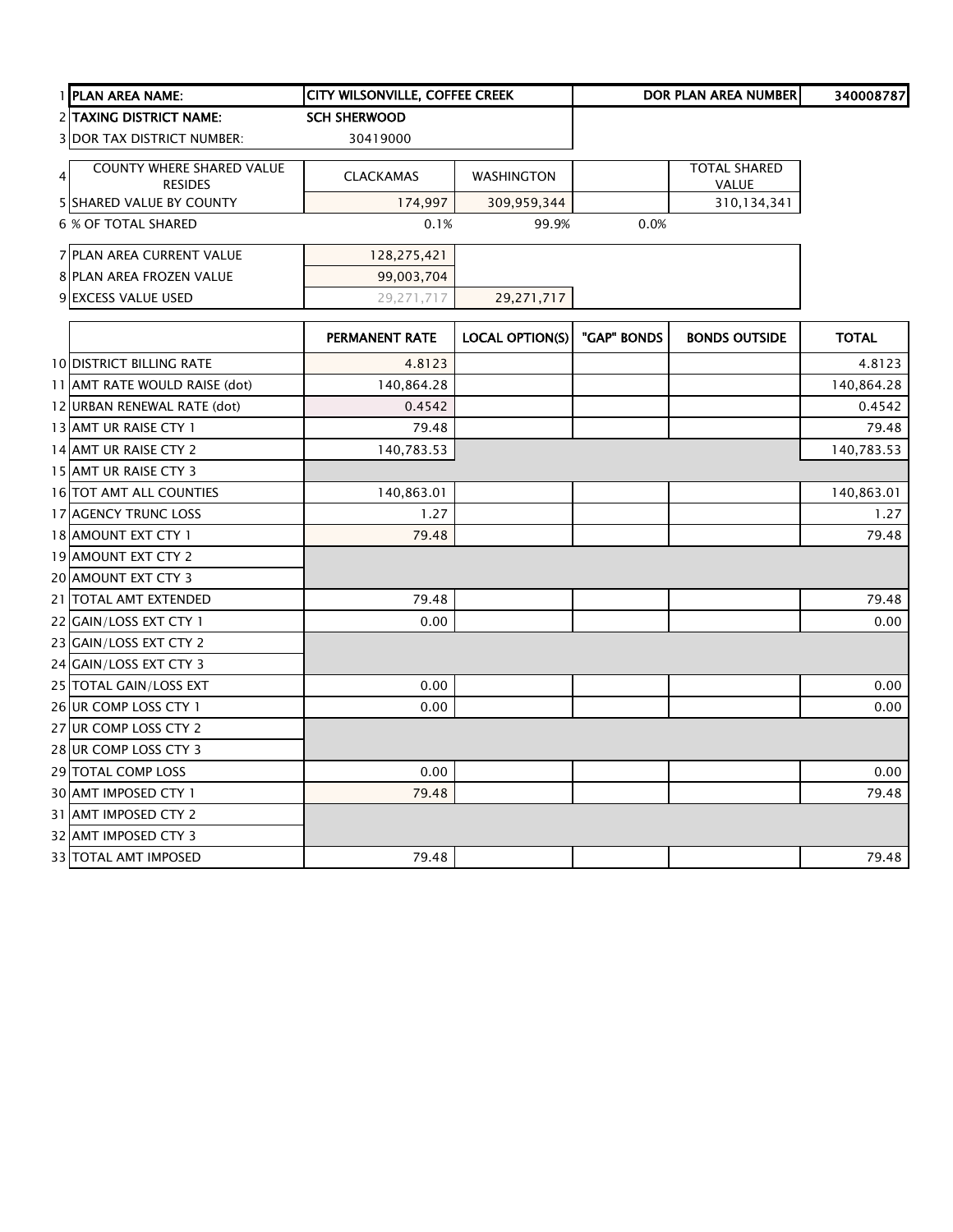|   | 1 PLAN AREA NAME:                                  | <b>CITY WILSONVILLE, COFFEE CREEK</b> |                        |             | <b>DOR PLAN AREA NUMBER</b>         | 340008787    |
|---|----------------------------------------------------|---------------------------------------|------------------------|-------------|-------------------------------------|--------------|
|   | <b>2 ITAXING DISTRICT NAME:</b>                    | <b>SRV 2 METRO</b>                    |                        |             |                                     |              |
|   | <b>3 DOR TAX DISTRICT NUMBER:</b>                  | 30008090                              |                        |             |                                     |              |
|   |                                                    |                                       |                        |             |                                     |              |
| 4 | <b>COUNTY WHERE SHARED VALUE</b><br><b>RESIDES</b> | <b>CLACKAMAS</b>                      | <b>WASHINGTON</b>      |             | <b>TOTAL SHARED</b><br><b>VALUE</b> |              |
|   | 5 SHARED VALUE BY COUNTY                           | 4,031,025,961                         | 370,736,203            |             | 4,401,762,164                       |              |
|   | 6 % OF TOTAL SHARED                                | 91.6%                                 | 8.4%                   | 0.0%        |                                     |              |
|   | 7 PLAN AREA CURRENT VALUE                          | 113,597,287                           |                        |             |                                     |              |
|   | 8 PLAN AREA FROZEN VALUE                           | 88,300,250                            |                        |             |                                     |              |
|   | 9 EXCESS VALUE USED                                | 25,297,037                            | 25,297,037             |             |                                     |              |
|   |                                                    | PERMANENT RATE                        | <b>LOCAL OPTION(S)</b> | "GAP" BONDS | <b>BONDS OUTSIDE</b>                | <b>TOTAL</b> |
|   | <b>10 DISTRICT BILLING RATE</b>                    | 0.0966                                |                        |             |                                     | 0.0966       |
|   | 11 AMT RATE WOULD RAISE (dot)                      | 2,443.69                              |                        |             |                                     | 2,443.69     |
|   | 12 URBAN RENEWAL RATE (dot)                        | 0.0005                                |                        |             |                                     | 0.0005       |
|   | 13 AMT UR RAISE CTY 1                              | 2,015.51                              |                        |             |                                     | 2,015.51     |
|   | 14 AMT UR RAISE CTY 2                              | 185.37                                |                        |             |                                     | 185.37       |
|   | 15 AMT UR RAISE CTY 3                              |                                       |                        |             |                                     |              |
|   | 16 TOT AMT ALL COUNTIES                            | 2,200.88                              |                        |             |                                     | 2,200.88     |
|   | 17 AGENCY TRUNC LOSS                               | 242.81                                |                        |             |                                     | 242.81       |
|   | 18 AMOUNT EXT CTY 1                                | 2,015.51                              |                        |             |                                     | 2,015.51     |
|   | 19 AMOUNT EXT CTY 2                                |                                       |                        |             |                                     |              |
|   | 20 AMOUNT EXT CTY 3                                |                                       |                        |             |                                     |              |
|   | 21   TOTAL AMT EXTENDED                            | 2,015.51                              |                        |             |                                     | 2,015.51     |
|   | 22 GAIN/LOSS EXT CTY 1                             | 0.00                                  |                        |             |                                     | 0.00         |
|   | 23 GAIN/LOSS EXT CTY 2                             |                                       |                        |             |                                     |              |
|   | 24 GAIN/LOSS EXT CTY 3                             |                                       |                        |             |                                     |              |
|   | 25 TOTAL GAIN/LOSS EXT                             | 0.00                                  |                        |             |                                     | 0.00         |
|   | 26 UR COMP LOSS CTY 1                              | 0.00                                  |                        |             |                                     | 0.00         |
|   | 27 UR COMP LOSS CTY 2                              |                                       |                        |             |                                     |              |
|   | 28 UR COMP LOSS CTY 3                              |                                       |                        |             |                                     |              |
|   | 29 TOTAL COMP LOSS                                 | 0.00                                  |                        |             |                                     | 0.00         |
|   | 30 AMT IMPOSED CTY 1                               | 2,015.51                              |                        |             |                                     | 2,015.51     |
|   | 31 AMT IMPOSED CTY 2                               |                                       |                        |             |                                     |              |
|   | 32 AMT IMPOSED CTY 3                               |                                       |                        |             |                                     |              |
|   | 33 TOTAL AMT IMPOSED                               | 2,015.51                              |                        |             |                                     | 2,015.51     |